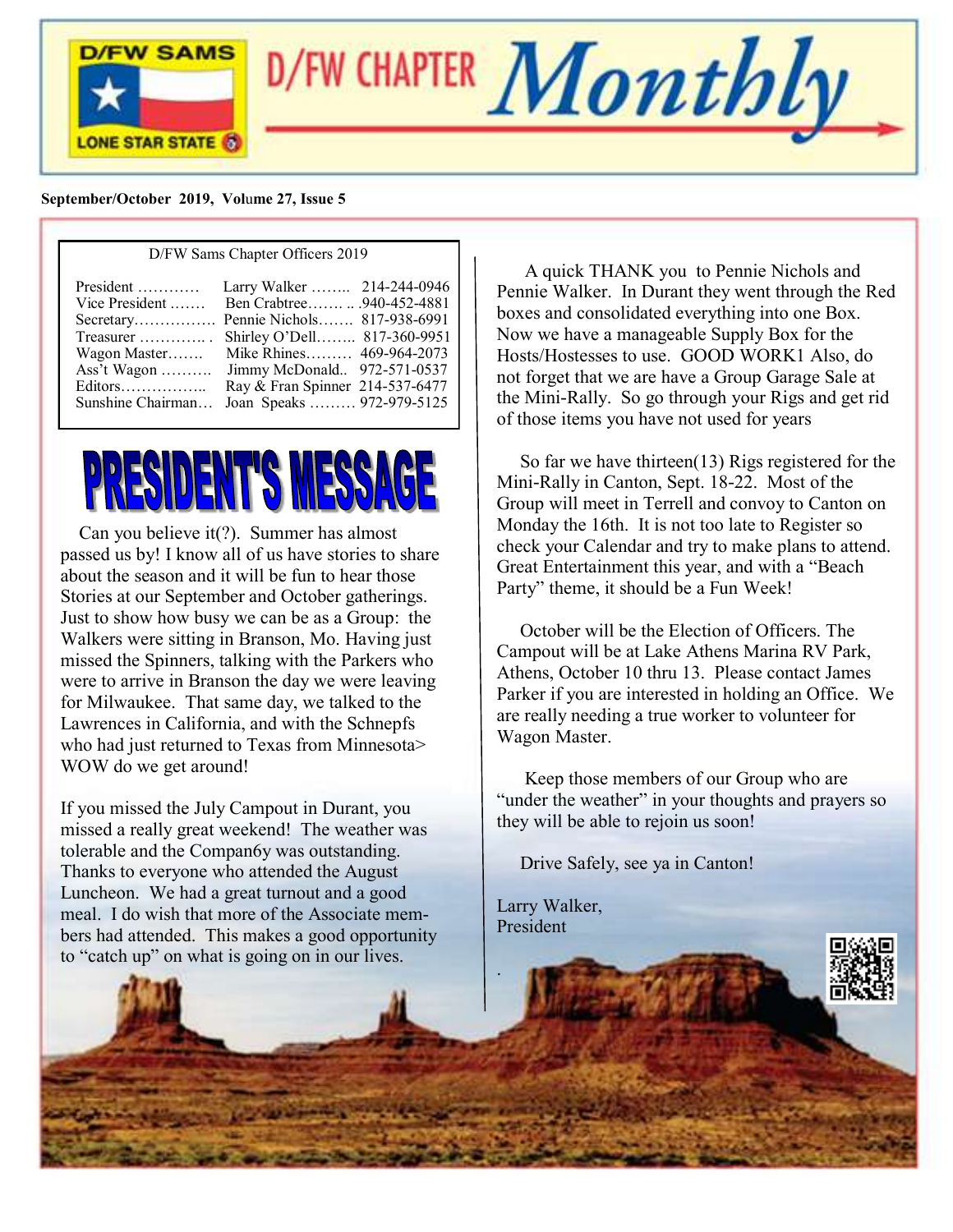## *JULY MEETING HIGHLIGHTS*

The meeting was called to order by our President, Larry Walker. Our wagon master, Mike Rhines reported 9 rigs on the ground, 1 drive in and 1 "fly in". (Mike & Jackie Rhines flew into the local regional airport) just for our meeting. Mike reported that he visited Mineola civic Center as a possible site for a campout next year and also Sunset Point as a possible week long May 4 through the 10th.

 Fran Spinner announced that she only has two newsletters left this year, as she is retiring permanently as newsletter editor. She also announced that no one has volunteered to take over the newsletter.

 Larry Walker reported that our two red boxes had been whittled down to one box, and that the left overs would be put in our garage at the Mini Rally. If anyone has anything to put in our garage sale, please bring it to the Mini Rally.

*By Pennie, Nichols, Secretary*

## *AUGUST LUNCHON HIGLIGHTS*

 The meeting was called to order by our President, Larry Walker. There were 23 member and 3 associates present. Mike Rhines, our wagonmaster reminded everyone of our Mini-Rally and October outing. If you haven't yet registered for the Mini Rally, please register now so they can get a tentative count.

 Larry Walker reported on trying to get a class for our group to learn CPR so that we might purchase a AED for our chapter. Shirley is looking into it. She stated that we should consider a more heavy-duty unit since it would be kept in someone's RV. She is still researching models and pricing.

 Fran Spinner introduced our new Editor for next year—Marjorie Lawrence. She will make a great editor.

 Chuck Hayes requested that everyone send him pictures for the web site. *By Pennie Nichols, Secretary*

#### *MEET OUR NEW NEWSLETTER EDITOR*



 *Our new Newsletter Editor is going to be Marjorie Lawrence and I didn't even have to twist her arm. Thank you Cecil! She was so nice to volunteer for it. I know she will be an excellent Newsletter Editor and I feel so happy that she will take the job. 26 years is just enough. Please do me a favor and work with her in any way that you can and send her articles., etc. She will need help from all of you. Thank you.*

*Fran & Ray Spinner*

*+++++++++++++++++++++++++*

## ELECTION OF 2020 OFFICERS

 We will have the election of our 2020 officers at our October outing at Athens, TX. So far the slate is as follow:

| PresidentLarry Walker      |                                    |
|----------------------------|------------------------------------|
| Vice PresidentBen Crabtree |                                    |
| Secretary Pennie Nichols   |                                    |
| Treasurer Shirley O'Dell   |                                    |
| Wagon Master ???????       |                                    |
|                            | Ass't Wagon Master. Jimmy McDonald |

*We need a Wagon Master*. Please Step Up and volunteer. Also nominations for all positions are still open. Call James Parker, Cecil Lawrence or Pat Schnepf, who are on the nominating committee, to volunteer.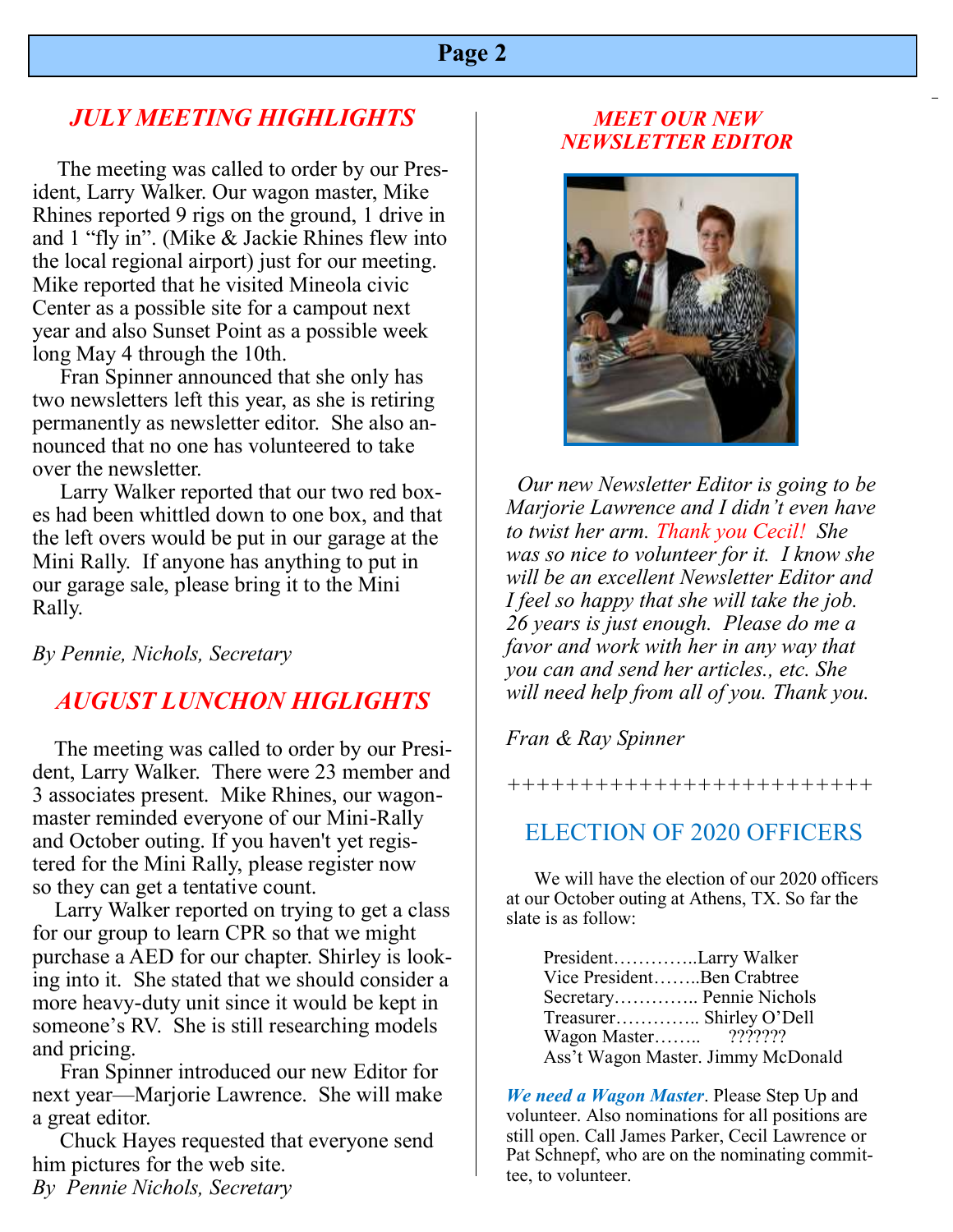$\setminus$ 

## IN OUR THOUGHTS AND PRAYERS

 We pray for all our members and their families, especially for Peggy Gainer, who went to heaven on June 23, 2019. We also pray for Joan Speaks, Melvin, Barbara Michaels, Judy Rawson, Joyce Martin , Dawn Hayes, Ben Crabtree and any of our members who are having health problems.

#### NORTH CENTRAL-EAST TEXAS MINI-RALLY SEPTEMBER 16-22. 2019 BEACH PARTY THEME

We are in charge of parking again on Tuesday, so Our D/FW Sams can enter the rally on Monday, Sept. 16. We will meet at Tangier Mall and leave promptly at 1:00 SHARP. Or if you want to have lunch there, arrive earlier, but be sure you are ready to leave at 1:00s when we start caravanning to Canton. If you cannot leave on Monday, you can join the rally anytime, but you may not be able to park with our Chapter. Please let Mike know if you plan to attend and if you will meet the group at Tanger Mall as he needs a head count.

Each rig is to bring a NEW \$15.00 gift for the auction and 1 dozen cookies (preferably home made), ship, nuts or crackers Please label if they are sugar free.

Be sure to bring your VESTS, NAME TAGS AND RADIOS. Be sure the radios are fully charged.

Our Chapter is responsible to Parking on Tuesday and helping Garland Sams with parking later in the week.

Don't forget to bring items for our Chapters garage at the Mini-Rally

# *ANNIVERSARIES*

 *SEPTEMBER, 2019*

 *No Anniversaries in September*

# *OCTOBER, 2019*

K R & Joyce Martin Oct. 11 66 years Tommy & Barbara Michaels Oct. 12 62 years



# *BIRTHDAYS*

## SEPTEMBER, 2019

| Fran Spinner   | Sept. 1    |
|----------------|------------|
| Mike Nichols   | Sept. $10$ |
| Marsha Marino  | Sept. 11   |
| Jill Schnepf   | Sept. $16$ |
| Larry Walker   | Sept. $16$ |
| Rosetta Parker | Sept. 16   |
| Lester Kimble  | Sept. 19   |
| Kathy Austin   | Sept. 25   |
| Dawn Hayes     | Sept. 25   |

## *OCTOBER, 2019*

| Mike Mather             | Oct. 7  |
|-------------------------|---------|
| Barbara Michaels Oct. 7 |         |
| Verna Eubank            | Oct. 16 |
| Maria Mather            | Oct. 19 |
| Cecil Lawrence          | Oct. 21 |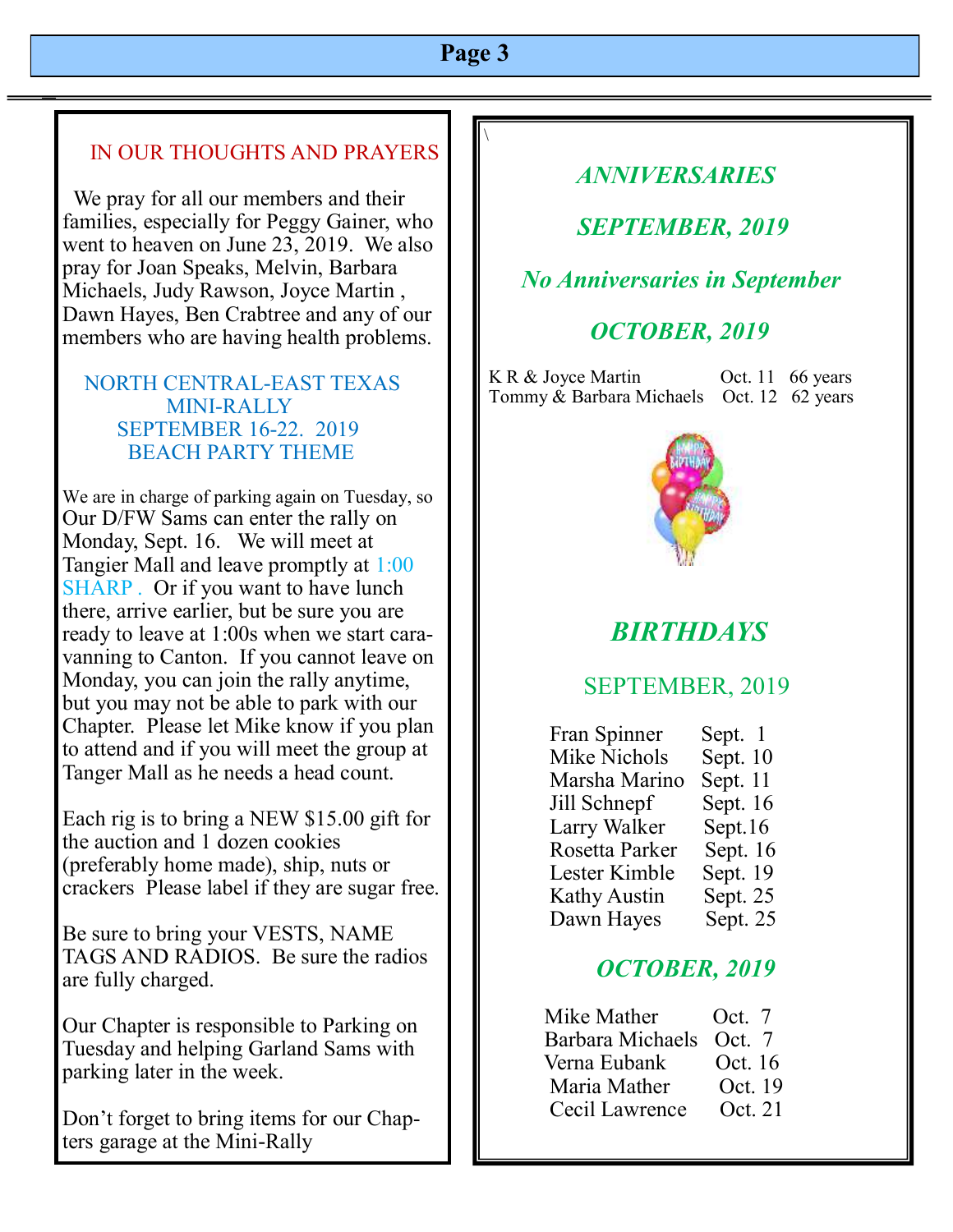#### SEPTEMBER MINI RALLY BEACH PARTY THEME

Date: .September 16-22, 2019

Place Canton Civic Center Fleas Market Road Canton, TX Emergency Phone—903 567-1067

#### DIRECTIONS:

From I-20 toward Canton, take Exit 523. Turn right at the stop sign to get onto Hwy. 64 and drive 4 miles to Canton. Go through the light and turn left on Flea Market Road at the Canton Civic Center Marque.

Wagon Master: Mike Rhines.. Please contact Mike at 972-775-2690 or e-mail him at wagonmaster@dfwsams.texasgoodsam.com to advise whether you will or will not be attending the Mini Rally and if you plan to meet the group at Tanger Mall.

Menu—Be sure you bring something for a POT LUCK DINNER, as we usually have a get together.

All parking is \$22.00 per day and the Registration Fee is \$10.00 per person. These fees are payable at the registration table at the rally. Please do not mail in early. Lets have a good turn out at the Mini-Rally. It's going to be a lot of fun. Good entertainment, games, food, etc.

++++++++++++++++++++++++++++++++++++++



*Marjorie & Cecil Larwrence visited the tide pools at Point Loma, Cabrillo National Monument, San Diego, California Isn't it beautiful???*

## OCTOBER OUTING

Date: October 10-13, 2019

Place: Lake Athens Marina 5401 Marina Drive Athens, TX 75752 903-675-7275 YOU NEED TO MAKE YOUR OWN RESERVA-TIONS. THE COST IS \$40.00 PER NIGHT

#### DIRECTIONS;

From I-20, take Texas State Highway 175 Southeast to Athens. Take Loop 7 East around Athens to FM 2495, turn left and drive approximately 5 miles to Lake Athens Marina. (It is next door to the Texas Freshwater Hatchery).

Wagon master—Mike Rhines. Please contact Mike at 972-775-2690 or e-mail him at wagonmaster  $\omega$ dfwsams. texasgoodsam.com to advise whether you will or will not be attending the campout and when you plan to arrive and leave.

Hosts & Hostesses: Al & Linda Jenkins Mike & Jackie Rhines

Menu: Thursday—On your own

 Friday: 5:30 PM The hosts will furnish Ham and Lasagna. Each rig is to provide Vegetables sides, salads and a little less Desserts.

 Saturday We can have lunch with the left Overs and continue to enjoy games.

#### +++++++++++++++++++++++++++++++++++++++ DUES ARE DUE BY THE OCTOBER CAMPOUT

 Our dues for our members are \$20.00 and \$5.00 for Associates. You need to put your Good Sam number and expiration date on your check

. If you pay your Associate dues, you will still receive the newsletter.